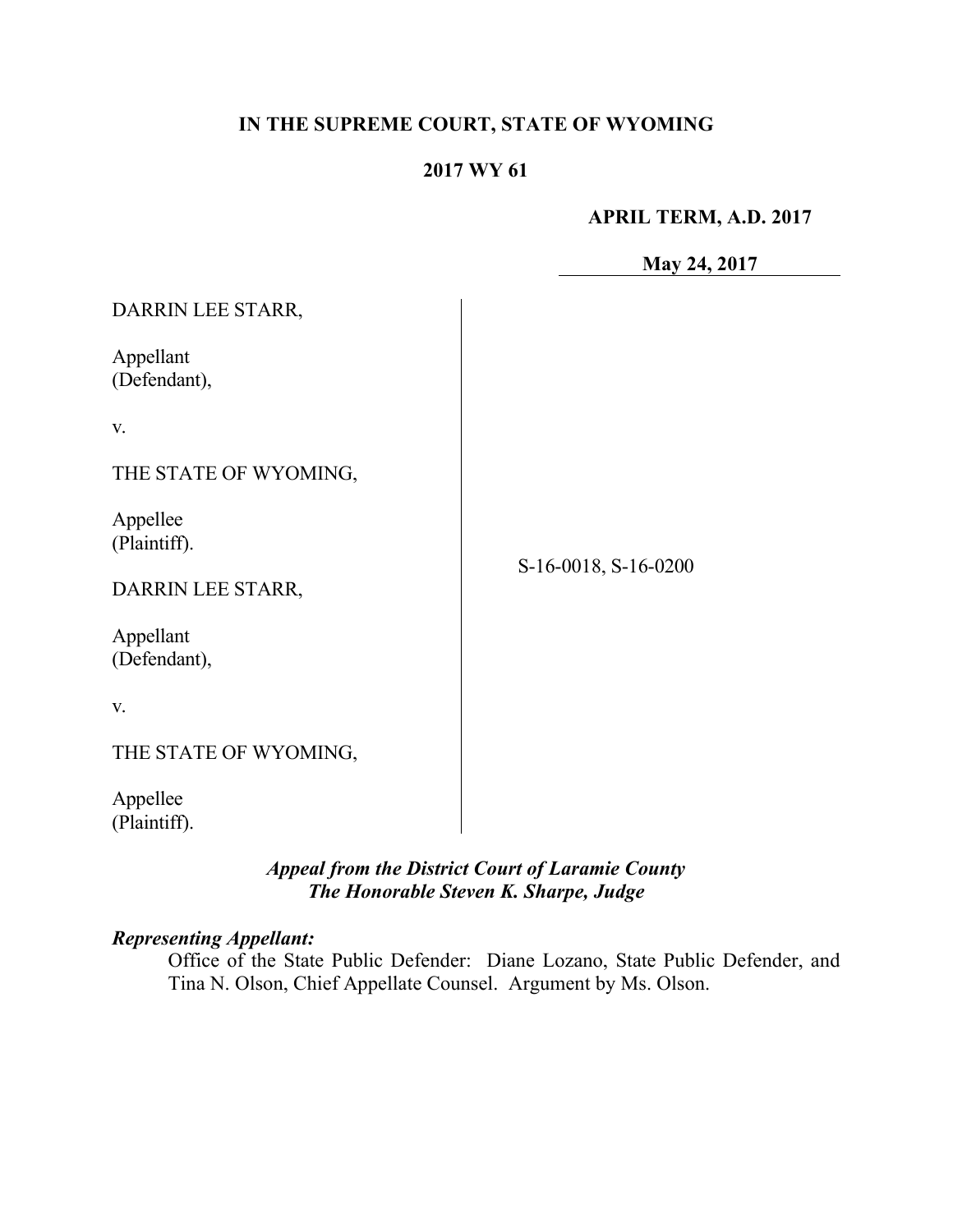#### *Representing Appellee:*

Peter K. Michael, Wyoming Attorney General; David L. Delicath, Deputy Attorney General; Joshua C. Eames, Assistant Attorney General; Darrell D. Jackson, Faculty Director, Prosecution Assistance Program; K. T. Farrelly, Student Director; and Morgan K. McIlrath, Student Intern. Argument by Mr. McIlrath.

*Before BURKE, C.J., and HILL, DAVIS, FOX, and KAUTZ, JJ.*

**NOTICE: This opinion is subject to formal revision before publication in Pacific Reporter Third. Readers are requested to notify the Clerk of the Supreme Court, Supreme Court Building, Cheyenne, Wyoming 82002, of any typographical or other formal errors so that correction may be made before final publication in the permanent volume.**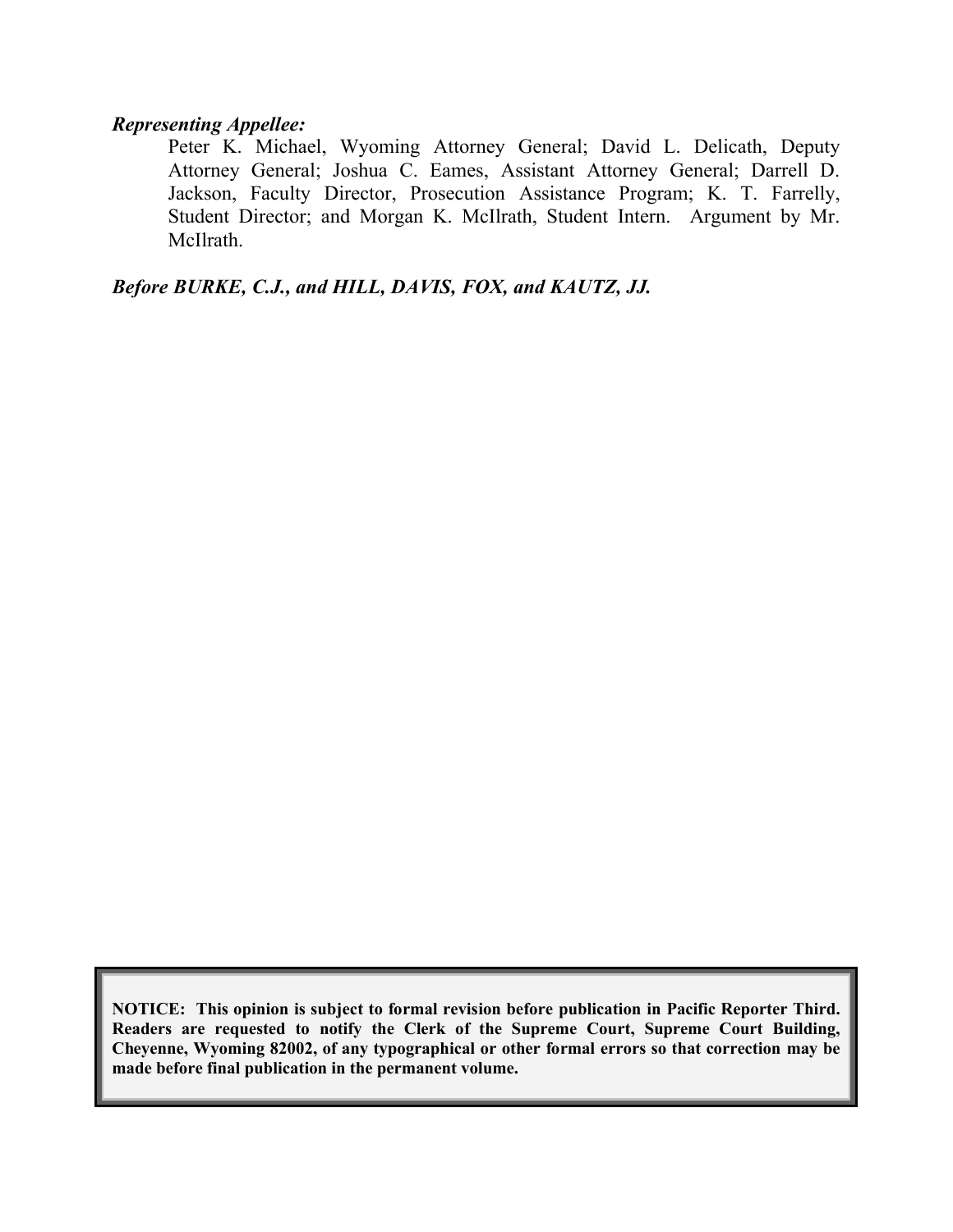**HILL,** Justice.

[¶1] A jury convicted Darrin Lee Starr of aggravated assault and battery after he hit Sam Trujillo with his vehicle. On appeal, Mr. Starr argues that his conviction should be reversed due to the ineffective assistance of counsel he received at trial. We affirm.

#### **ISSUE**

[¶2] Mr. Starr presents one issue for our review:

Trial counsel was ineffective in failing to request either an accident or defense of others jury instruction.

#### **STANDARD OF REVIEW**

[¶3] "Claims of ineffective assistance of counsel involve mixed questions of law and fact and are reviewed *de novo*." *Mraz v. State*, 2016 WY 85, ¶ 42, 378 P.3d 280, 290-291 (Wyo. 2016) (other citations omitted).

[¶4] Based on our adoption of the two-prong test set forth in *Strickland v. Washington*, 466 U.S. 668, 687, 104 S.Ct. 2052, 2064, 80 L.Ed.2d 674 (1984), the defendant must prove both that counsel's performance was deficient, and that the defendant was prejudiced by the deficient performance. *Mraz, ¶* 43, 378 P.3d at 291, *quoting Galbreath v. State*, 2015 WY 49, ¶ 4, 346 P.3d 16, 18 (Wyo. 2015). As we have cautioned, the defendant bears a heavy burden:

> When reviewing a claim of ineffective assistance of counsel, the paramount determination is whether, in light of all the circumstances, trial counsel's acts or omissions were outside the wide range of professionally competent assistance. We indulge a strong presumption that counsel rendered adequate assistance and made all significant decisions in the exercise of reasonable professional judgment. Under the two-prong standard articulated in *Strickland*, to warrant reversal on a claim of ineffective assistance of counsel, an appellant must demonstrate that his counsel failed to render such assistance as would have been offered by a reasonably competent attorney and that counsel's deficiency prejudiced the defense of the case. "The benchmark for judging any claim of ineffectiveness must be whether counsel's conduct so undermined the proper functioning of the adversarial process that the trial cannot be relied on as having produced a just result."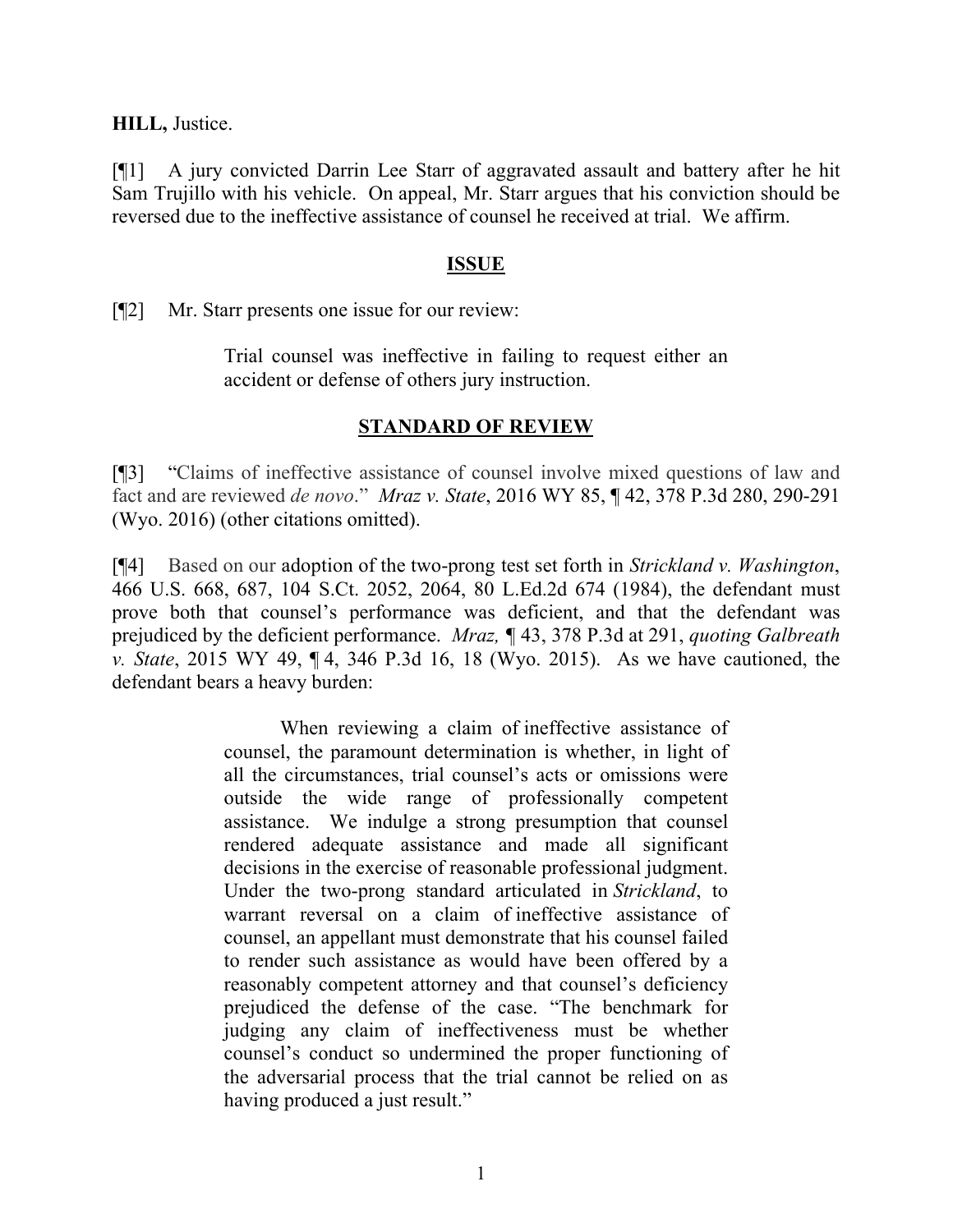*Luftig v. State*, 2010 WY 43, ¶ 17, 228 P.3d 857, 864 (Wyo. 2010) (quoting *Dettloff v. State*, 2007 WY 29, ¶ 18, 152 P.3d 376, 382 (Wyo. 2007) (internal citations omitted)).

 $[$ [ $\overline{5}]$  Also,

We do not evaluate counsel's efforts in hindsight, but attempt to "reconstruct the circumstances surrounding the challenged conduct and evaluate the professional efforts from the perspective of counsel at the time." *Sincock v. State*, 2003 WY 115, ¶ 35, 76 P.3d 323, 336 (Wyo.2003). In evaluating counsel's performance, we determine whether his actions could be considered sound trial strategy. *Id.*

*Luftig*, ¶ 18, 228 P.3d at 865.

#### **FACTS**

[¶6] On July 4, 2014, Darrin Starr went with his girlfriend, Sidney Montoya, to her family's 4<sup>th</sup> of July party in Cheyenne. The party was hosted by Sidney's sister and her husband, Sam and Julie Trujillo, and attended by many other family members, including another sister, Phyllis Carrera. Well into the party, the fireworks began when Sidney began arguing with her sister Phyllis, and eventually, Mr. Starr and Sidney were ushered to their car by their other sister, Julie. On their way to the car, Mr. Starr shoved Julie, whereupon Ms. Trujillo's sons jumped into the fray and one or both of them began hitting Mr. Starr through his open car window. Sam Trujillo, Julie's husband, walked over toward the argument. At this time, Mr. Starr began driving erratically around, accidentally hitting a fence, backing up suddenly, and hitting Sidney's cousin with the rearview mirror. Mr. Starr sped around the parking lot and on his second or third pass, Mr. Starr hit Sam Trujillo with his car. Mr. Starr then drove to a King Soopers parking lot where he left his car and called his nephew to pick him up.

[¶7] On December 10, 2014, the State charged Mr. Starr with aggravated assault and battery, bodily injury with a weapon. Before trial, both parties proposed a variety of jury instructions on self-defense and defense of others. Trial began, and on the second day, Mr. Starr moved for a judgment of acquittal. Mr. Starr argued that the State had not proven the "knowingly" or "intentional" element of the charge. The district court denied Mr. Starr's motion.

[¶8] During his testimony at trial, Mr. Starr said he did not hit the victim "on purpose." His attorney reiterated that testimony in closing: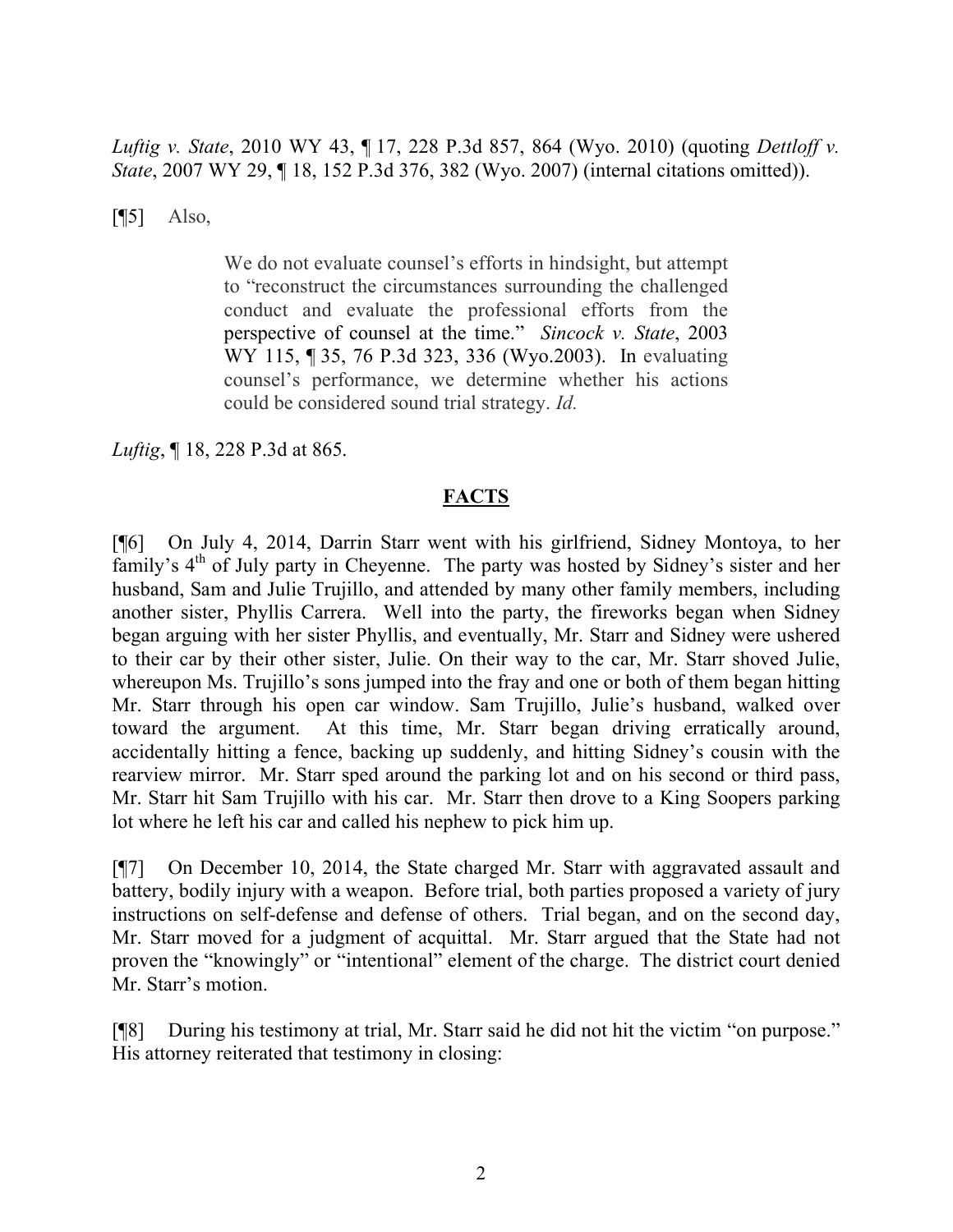This is a man who is terrified. This is a man who is afraid. This is not a man who was driving around with awareness, intention, or deliberateness to hit anybody. He's trying to get away. They wouldn't let him. They kept harassing him.

After closing argument, counsel met with Judge Sharpe in an off-the-record jury instructions conference. During that conference, defense counsel "indicated that he would not be requesting that the court provide jury instructions for either defense of others or self-defense … but rather his client's position was that this was an accident." True to his word, defense counsel did not object to the court's proposed jury instructions at the formal conference. Those instructions did not include a defense of others instruction, nor any instructions regarding accident. What the court's proposed instructions did include were the elements of aggravated assault and battery and a definition of "knowingly."

[¶9] The jury found Mr. Starr guilty of one count of aggravated assault, and the court sentenced him to two to four years in prison. This appeal followed. Before briefing on this appeal, Mr. Starr filed a motion for a new trial on the grounds that his trial counsel was ineffective, as permitted by Rule 21 of the Wyoming Rules of Appellate Procedure. The district court held a hearing and subsequently denied Mr. Starr's motion. His appeal to this Court followed.

#### **DISCUSSION**

[¶10] Mr. Starr contends that his trial attorney was ineffective because he failed to request either an accident instruction or a defense of others instruction. We disagree and explain below.

#### *Defense of Others*

[¶11] Mr. Starr argues that his trial counsel should have proposed a defense of others jury instruction. A criminal defendant is entitled to have the jury instructed on a defense theory if a timely submission is made of an instruction that correctly states the law and is supported by the evidence. *Bouwkamp v. State*, 833 P.2d 486, 490 (Wyo. 1992). We recognized the common-law defense of "defense of others" decades ago in *Leeper v. State*, 589 P.2d 379, 383 (Wyo. 1979):

> One asserting the justification of defense of another steps into the position of the person defended. Defense of another takes its form and content from defense of self. The defender is not justified in using force unless he or she reasonably believes the person defended is in immediate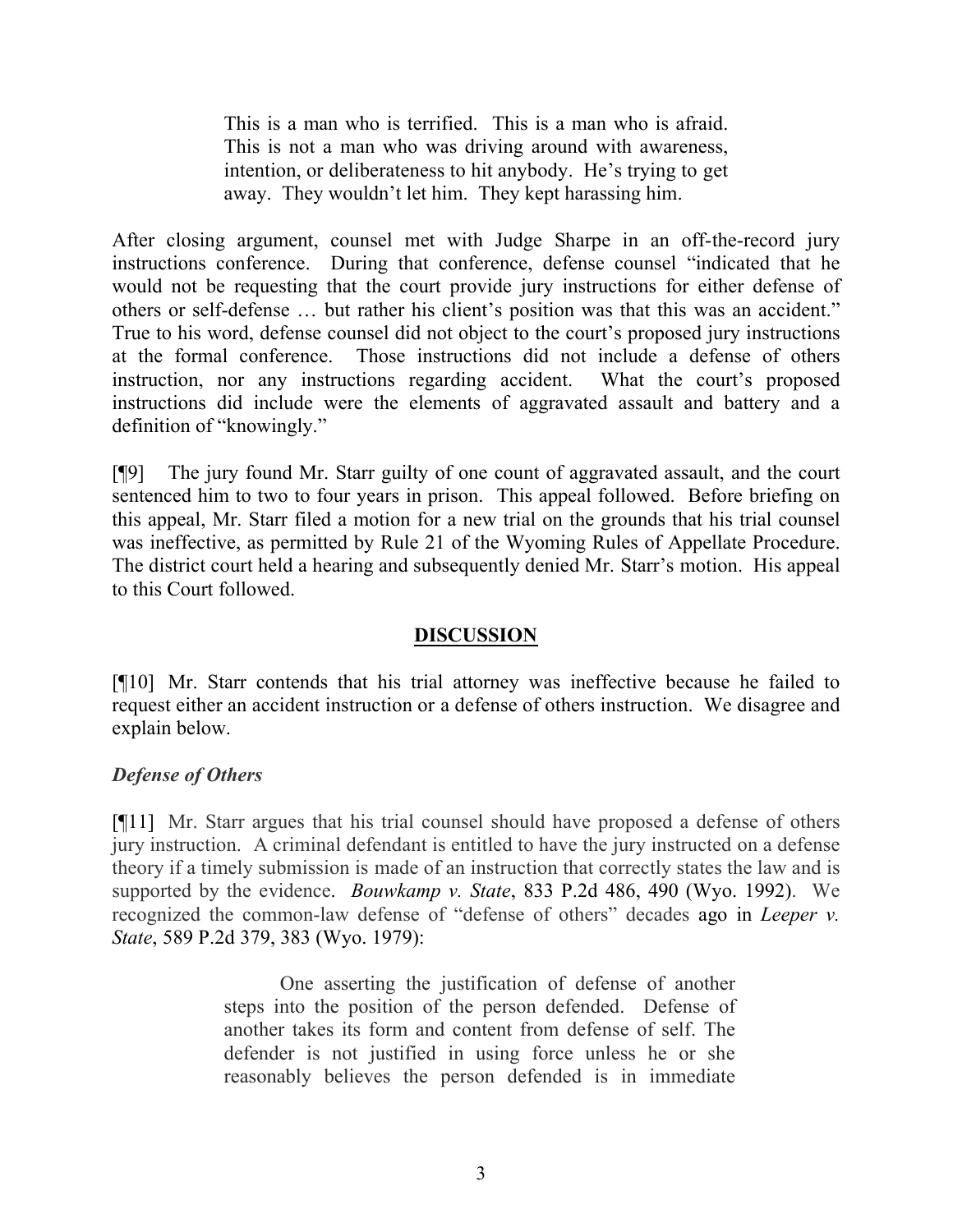danger of unlawful bodily harm, and that the force is reasonable and necessary to prevent that threat.

[¶12] We can easily dispose of Starr's claim regarding counsel's failure to seek a defense of others instruction. First, there was no evidence to show that *any* "immediate danger of unlawful bodily harm" existed, nor was there any evidence to show that the victim, Sam Trujillo, was hit by Mr. Starr's vehicle to prevent any threat to Sidney Montoya. Second, defense of others was not trial counsel's strategy at trial. Rather, trial counsel's strategy at trial was that Mr. Starr's actions were an accident. Trial counsel argued in closing: "[t]his is not a man who was driving around with awareness, intention, or deliberateness to hit anybody." Even the district court in its order denying Mr. Starr's Motion Claiming Ineffective Assistance of Trial Counsel, recognized the "inherent conflict or tension" between the "accident" defense chosen by counsel, and the "defense of others" theory advance by Mr. Starr's appellate counsel. At the hearing on that motion, trial counsel testified that he purposefully chose the accident defense because it was consistent with Starr's testimony – whereas the "defense of others" instruction was not.

[¶13] Similarly, this Court has held before that trial counsel was not ineffective in failing to submit a lesser included instruction, when such an instruction would have been inconsistent with his theory of defense. *See Snow v. State*, 2012 WY 18, ¶¶ 15-16, 270 P.3d 656, 661 (Wyo. 2012). Indeed, a defense attorney's "tactical decision to forego an instruction which is inconsistent with the theory of his defense does not constitute ineffective assistance of counsel." *Bloomquist v. State*, 914 P.2d 812, 822 (Wyo. 1996).

## *Accident Instruction*

[¶14] Regarding the lack of an accident instruction, we can also dispose of Mr. Starr's argument here. Mr. Starr argues here that because his trial counsel's theory of defense at trial was "accident," that trial counsel should have requested an instruction that discussed "accident" as a defense. Though Mr. Starr's appellate counsel did not include this argument in her written Rule 21 motion, she orally argued in its support at the Rule 21 motion hearing. Under Rule 21, "[a]ny claims of ineffectiveness not made *in the motion* shall not be considered by the trial court unless the trial court determines that the interests of justice or judicial efficiency require the consideration of issues not specifically indicated in the motion." W.R.A.P. 21(a) (emphasis added). The district court concluded that appellate counsel's decision not to include this argument in her written motion was fatal, despite having access to the entire trial record at hand, precluded it from considering this argument for the first time at hearing. Accordingly, this Court is also precluded from considering this argument on appeal.